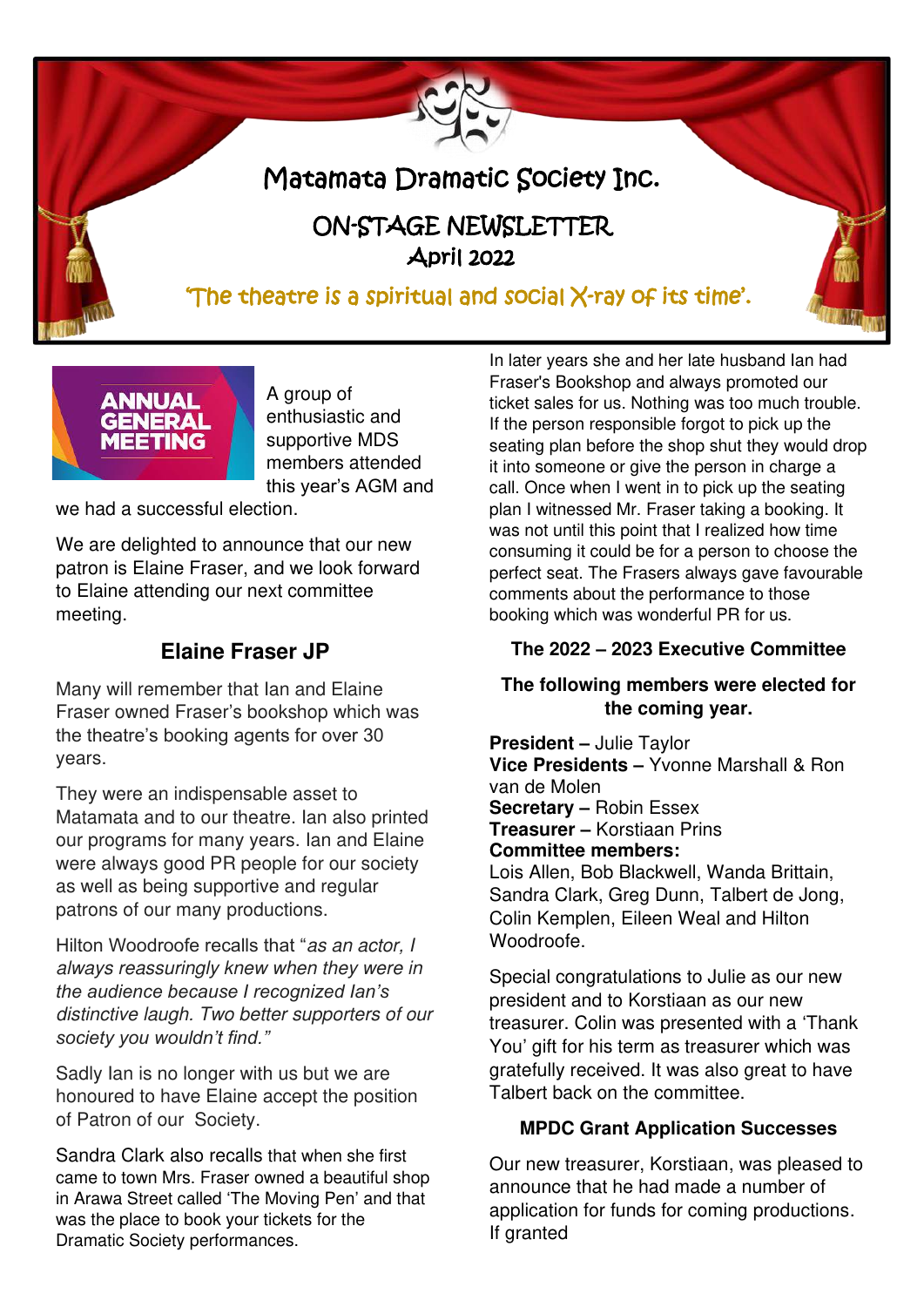these will help a great deal towards advertising and publicity costs for these productions.



# Theatre and **Medicine**

By Greg Dunn

In my humble opinion the artistry of theatre reflecting life is oft' mirrored in the art of Medicine and vice versa.

Lady Macbeth was sorely troubled by a 'damn spot…' on her hand. Was it real?

Perhaps intensely itchy pustular psoriasis of her palm would cause her to rub away.

Maybe it was palmer erythema, being a diffuse redness, often associated with liver disease or excess alcohol the latter brought on with having to live with her troubled spouse.

Intense stress triggered by 'murder so foul' could have created disordered thinking to the point of paranoia, delusional thinking (a fixed false belief not amenable to reason) or a visual hallucination (abnormality in perception that something is there when it is not)

In the final scenes of King Lear, Shakespeare knowingly or unknowingly, introduced the concept of palliative care when Kent seeing the demise of his King exclaimed; "Vex not his ghost, O let him pass! He hates him that would upon the rack of this rough world stretch him out longer."

Drugs have always come with risks and benefits and the prescription of such is a blend of science, (pharmacology) and art (when not to prescribe and when to prescribe).

The Apothecary sold Romeo a significant poison, '…if you had the strength of twenty men, it would dispatch you straight.' One would have to ask what scientific trial the Apothecary was basing his advice on, and even more would such a trial be considered ethical considering the significant mortality rate from the use of the poison.

Patient autonomy is a very important part of medicine and Romeo's autonomy and free

choice was maintained to use or not use the poison. However Romeo's conviction of love may have distorted his rational thinking when he spoke to the vial;' Come, cordial, and not poison, go with me to Juliet's grave; for there I must use thee'.

Assessment and management of mental illness is deeply embedded in the art of medicine. The complex trifecta of 'madness, badness or sadness' is often blurred and the image of Rodin's sculpture 'The Thinker' strikes me as a useful image of reflection when faced with such uncertainty.

Ophelia's madness in Hamlet demonstrates that rarely is a diagnosis of mental illness straightforward…'Poor Ophelia divided from herself and her fair judgement…'

In the doctor-patient consultation, theatre is apparent at every step. This is highlighted in the variable way that people enter 'the stage' with their kete of life experience, beliefs, convictions, education, ignorance, hopes, fears and uncertainties.

In listening to their soliloquy the doctor attempts to understand the person's story and experience and address the numerous questions raised. The process in acting out requires usually recognising and taking off masks (sometimes both doctor and patient) to uncover the real characters.

On many occasions the 'patient' may adopt another part and act out a scene in the hope the doctor may recognise the character. And throughout, underpinning the many parts, is the eternal why question. Just as there are many different ways to express and find meaning in Hamlet's 'To be or not to be…that is the question…',the why question is often left hanging with no easy answer.

NZ Poet and Medical Practitioner, Glenn Colquhoun encapsulates nicely the theatre of a consultation in his poem 'Today I don't want to be a Doctor' …

*'…No one is getting any better.* Those who are well are sick again And those who were sick are sicker*'*. *Editor's note:* Thank you to Greg for his fascinating article blending theatre and medicine so beautifully together through the medium of the immortal words of the Bard himself. In' A Winter's Tale' Shakespeare writes – 'There is a sickness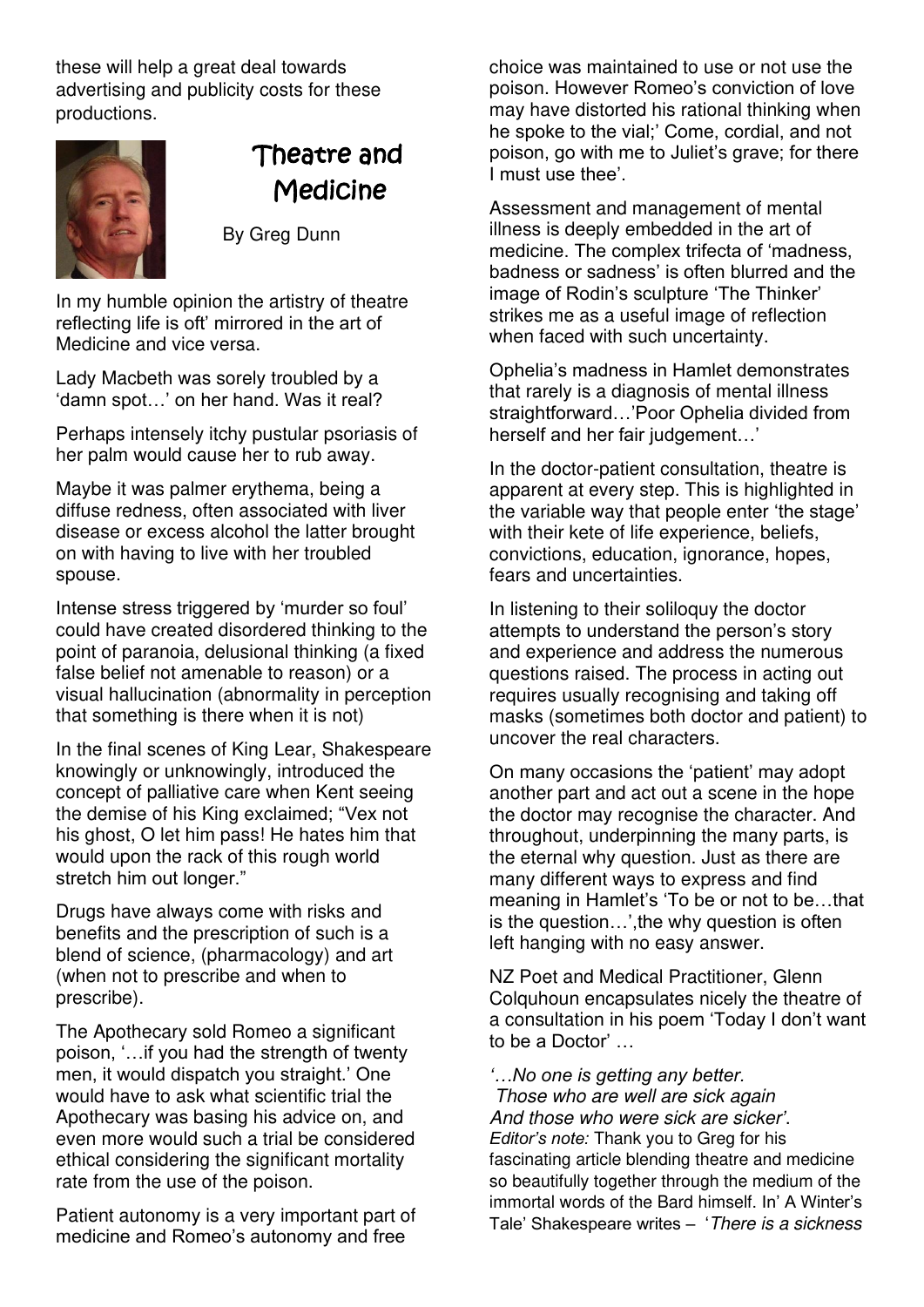Which puts some of us in distemper, but I cannot name the disease; and it is caught of you that yet are well.*' (Perhaps it's COVID!)*

## **DID YOU KNOW THAT**

**Greg has also been busy creating a two-act play from his winning ten minute play entitled 'The Wake'. There will be a reading of this play later this year on Tues 16 August at 7.30pm. More details in future On-Stage newsletters.**



**NOTES TO MYSELF**  A poem by Robin, MDS secretary

*Don't forget your spectacles and have a pen*  that works,

then listen very carefully for every word that lurks.

Try to keep the pace up when the meeting picks up speed,

hope that when tomorrow comes your own words you can read.

*Don't let too much time lapse before you*  send out minutes,

in case your memory fails and you leave out little bits.

And watch your punctuation so everything is right,

then do a real good spellcheck so no errors are in sight.



## **The Improv-ables**

Now have their own Facebook Page – **Matamata Improv-ables**, so make sure you check it out and 'like' it. Their next one night on-stage performance will be on

**Friday May 20th** with lots more fun and laughter guaranteed.

With so many wanting to join the group Julie is looking to have a waiting list as it's getting hard to teach new members as well as keep the experienced ones challenged.



## CALLING ALL PLAYWRIGHTS

In 2023 we will be holding the everpopular 'Short &

Sweet Festival Competition' so get those creative juices flowing as you put pen to paper, so to speak!

Each play should be between eight to ten minutes long and should not have been staged anywhere or entered before. The cast should be from 2 to 6 actors and playwrights must be residents of Matamata-Piako or South Waikato districts.

Entries are to be submitted anonymously by using a pseudonym. Six plays are chosen to be performed and there is a financial prize for each winning entry.

More detailed information will be forthcoming later in the year, so watch this space.

## **FRIDAY FLICKS**



Due to May's live Improv-ables performance being on the third Friday of the month, the next Friday Flicks showing will be on **Friday May 27,** and the movie to be shown will be announced in the May edition.

## **In the Spotlight this Month**



**Our Front-of-House Top Team** 

Lois and Graham Allen, who have been involved in Matamata Dramatic Society "forever", quietly go about their FOH duties at events - ensuring a smooth operation in the reception area.